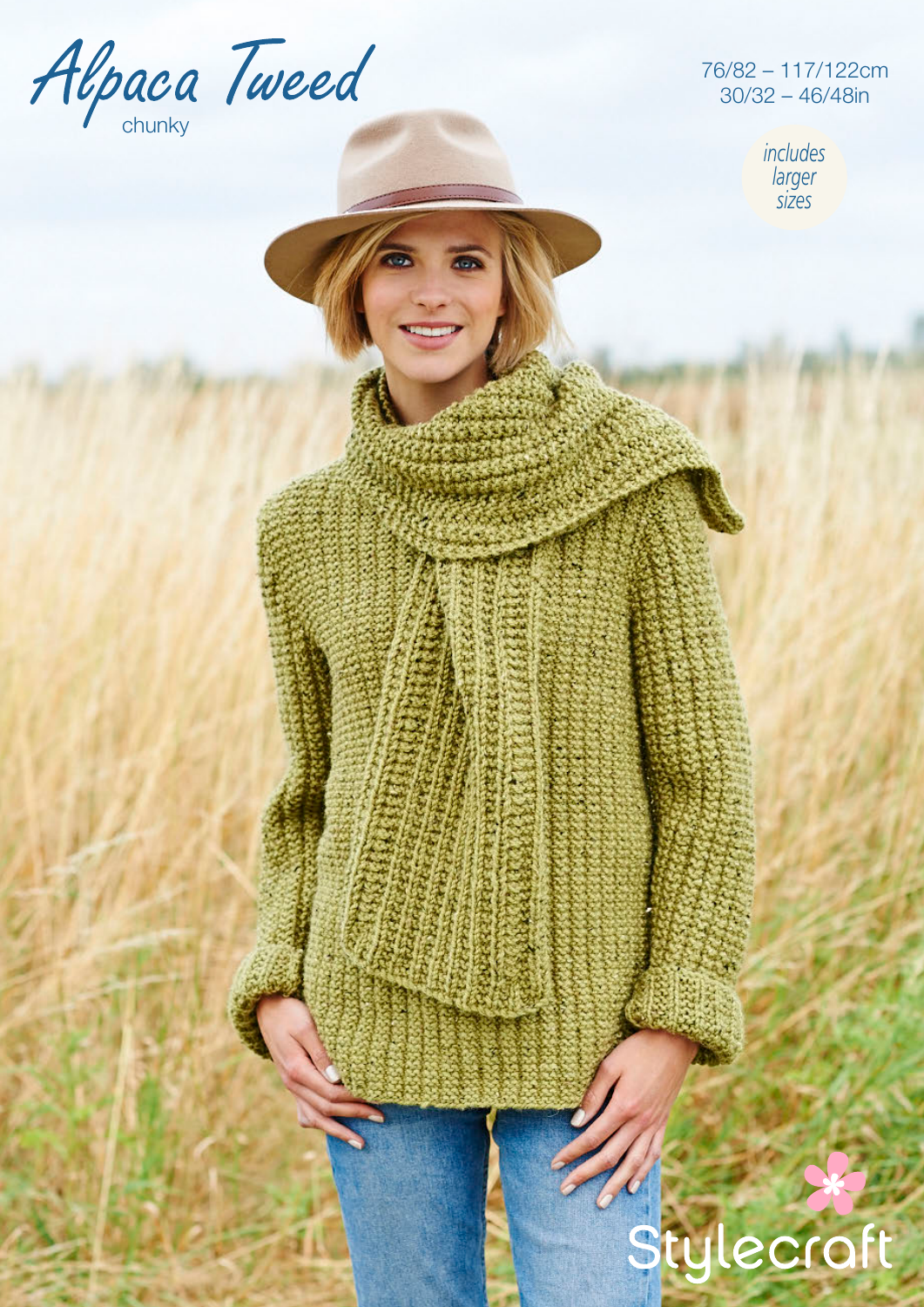## **Alpaca Tweed Chunky Scarf Neck Sweater**

#### **MEASUREMENTS**

| <b>LADIES</b>             |    | S               | М               |                 | XL              | <b>XXL</b>      |
|---------------------------|----|-----------------|-----------------|-----------------|-----------------|-----------------|
| <b>To fit Chest</b>       | cm | 76-82           | 86-91           | $96-102$        | $42 - 44$       | 107-112 117-122 |
| <b>Jacket and Sweater</b> | In | $30 - 32$       | 34-36           | $38-40$         |                 | 46-48           |
| <b>Actual Measurement</b> | cm | 85              | 96              | 104             | 115             | 126             |
|                           | in | $33\frac{1}{2}$ | $37\frac{3}{4}$ | 41              | $45\frac{1}{4}$ | $49\frac{3}{4}$ |
| <b>Full Length</b>        | cm | 63              | 63              | 65              | 65              | 67              |
|                           | in | $24\frac{3}{4}$ | $24\frac{3}{4}$ | $25\frac{1}{2}$ | $25\frac{1}{2}$ | $26\frac{1}{2}$ |
| <b>Sleeve Length</b>      | cm | 46              | 46              | 47              | 47              | 48              |
|                           | In | 18              | 18              | 18%             | 18%             | 19              |

## **YOU WILL NEED**

| $\frac{1}{\sqrt{2}}$ Sweater |  |
|------------------------------|--|
|                              |  |

Alpaca Tweed Chunky 100g 9 10 10 11 11

**Colour Used** Avocado 1736

**Needles and Notions** 6mm (UK 4, US 10) needles Stitch holder

## **ABBREVIATIONS**

| <b>rnd</b> round<br>$mm$ millimetre(s) |
|----------------------------------------|
|----------------------------------------|

The yarn amounts stated are based on average requirements and are therefore approximate.

**TENSION** 16 sts and 24 rows to 10 cm, 4 in, over Pattern on 6 mm needles or the size required to give the correct tension.

**It is essential to work to the stated tension to ensure the correct size of garment and you should always knit a tension square.**

If there are less sts and rows to 10cm, 4in, change to finer needles if there are more sts and rows to 10cm, 4in, change to larger needles.

Instructions are given for the first, smallest size. Larger sizes are given in square brackets. Where only one figure is given, this applies to all sizes. Where the figure 0 appears, no stitches, times, or rows are worked for this size.

After casting off, one stitch will remain on the right hand needle which is not included in the instructions that follow.

Although every effort has been made to ensure that instructions are correct, Stylecraft cannot accept any liabilities.

**Stylecraft cannot accept responsibility for the result of using any other yarn.**

#### **Circle the size you wish to make SWEATER Back**

With 6 mm needles cast on 68[77:83:92:101] sts.

**Row 1 (rs):** Knit.

**Row 2:** P2, \*k1, p2; rep from \* to end**.**

These 2 rows form pattern. Cont in patt as set until work measures 41[40:41:40:41] cm, 16[15¾:16:15¾:16:15½] in, ending rs facing for next row.

## **Armholes**

Cast off 3[4:5:6:7] sts at beg of next 2 rows. 62[69:73:80:87] sts. Keeping patt correct dec 1 st each end of next 3[3:3:5:5] rows and every foll alt row to 54[57: 61:64:67] sts. Cont straight in patt until armhole measures 19[20:21:22 :23] cm, 7½[8:8¼:8¾:9] in, ending rs facing for next row.

## **Shoulders**

Cast off 6[7:8:9:9] sts at beg of next 2 rows then 6[6:7:8:9] sts at beg of foll 2 rows. Cast off rem 30[31:31:30:31] sts.

## **FRONT**

Work as for Back until 16 rows less than Back have been worked to start of Shoulder shaping.

## **Neck Shaping**

Patt 18[19:21:23:24] sts, turn and work this side first, leaving rem sts on a stitch holder. Work 1 row.

**Next row (rs):** Patt to last 2sts, k2tog.

Cont to dec at neck edge on every foll alt rows until 12[13:15: 17:18] sts rem.

Cont straight until work measures same as Back to start of Shoulder shaping ending rs facing for next row.

## **Shoulder**

Cast off 6[7:8:9:9] sts at beg of next row and 6[6:7:8:9] sts at beg of foll alt row.